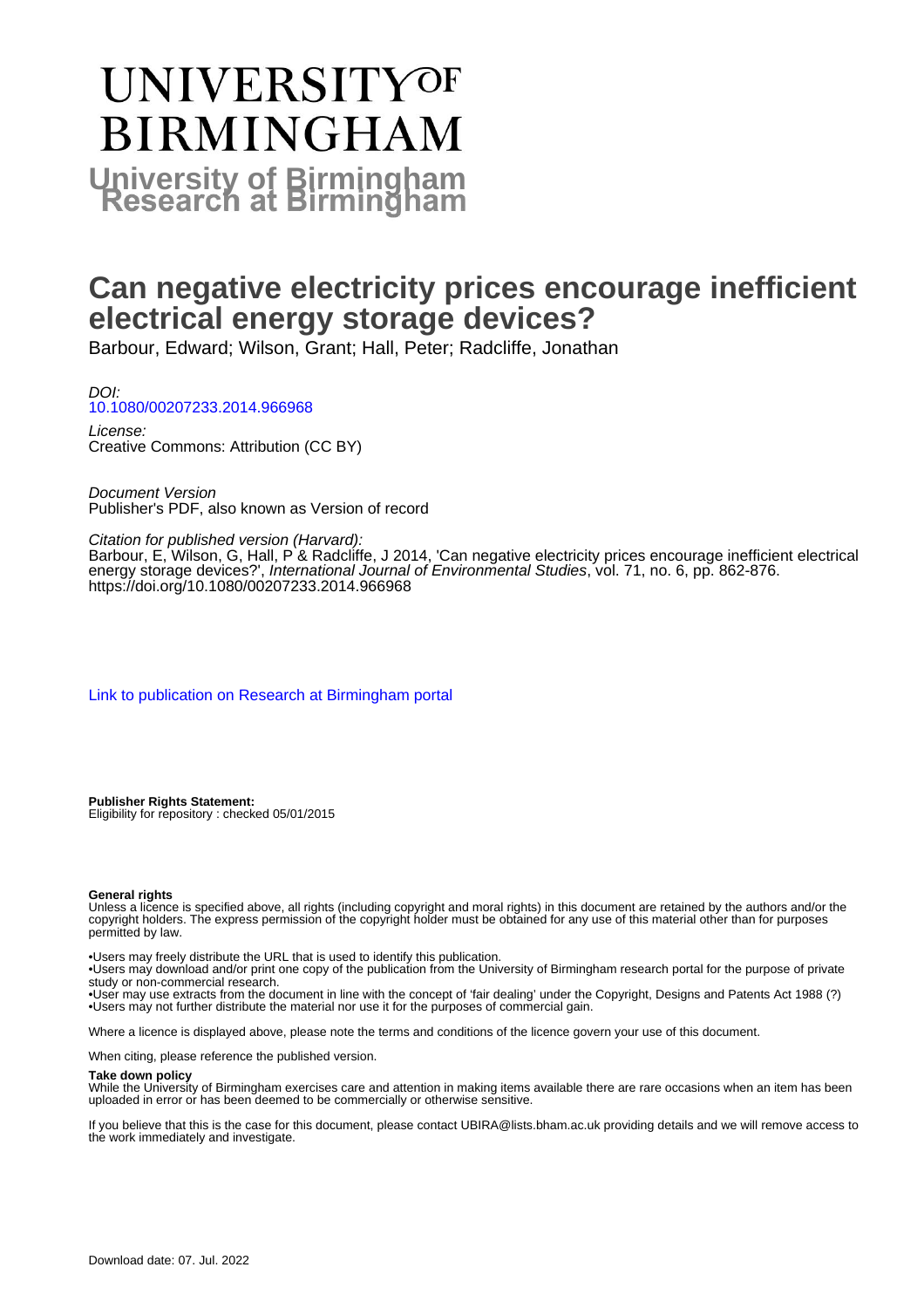This article was downloaded by: [University of Birmingham] On: 05 January 2015, At: 08:13 Publisher: Routledge Informa Ltd Registered in England and Wales Registered Number: 1072954 Registered office: Mortimer House, 37-41 Mortimer Street, London W1T 3JH, UK





### **International Journal of Environmental Studies**

Publication details, including instructions for authors and subscription information: <http://www.tandfonline.com/loi/genv20>

### **Can negative electricity prices encourage inefficient electrical energy storage devices?**

Edward Barbour<sup>a</sup>, Grant Wilson<sup>b</sup>, Peter Hall<sup>b</sup> & Jonathan Radcliffe<sup>c</sup> <sup>a</sup> School of Chemical Engineering, University of Birmingham, Birmingham, UK

**b** Department of Chemical and Biological Engineering, University of Sheffield, Sheffield, UK

<sup>c</sup> School of Electronic, Electrical and Computer Engineering, University of Birmingham, Birmingham, UK Published online: 30 Oct 2014.

**To cite this article:** Edward Barbour, Grant Wilson, Peter Hall & Jonathan Radcliffe (2014) Can negative electricity prices encourage inefficient electrical energy storage devices?, International Journal of Environmental Studies, 71:6, 862-876, DOI: [10.1080/00207233.2014.966968](http://www.tandfonline.com/action/showCitFormats?doi=10.1080/00207233.2014.966968)

**To link to this article:** <http://dx.doi.org/10.1080/00207233.2014.966968>

### PLEASE SCROLL DOWN FOR ARTICLE

Taylor & Francis makes every effort to ensure the accuracy of all the information (the "Content") contained in the publications on our platform. Taylor & Francis, our agents, and our licensors make no representations or warranties whatsoever as to the accuracy, completeness, or suitability for any purpose of the Content. Versions of published Taylor & Francis and Routledge Open articles and Taylor & Francis and Routledge Open Select articles posted to institutional or subject repositories or any other third-party website are without warranty from Taylor & Francis of any kind, either expressed or implied, including, but not limited to, warranties of merchantability, fitness for a particular purpose, or non-infringement. Any opinions and views expressed in this article are the opinions and views of the authors, and are not the views of or endorsed by Taylor & Francis. The accuracy of the Content should not be relied upon and should be independently verified with primary sources of information. Taylor & Francis shall not be liable for any losses, actions, claims, proceedings, demands, costs, expenses, damages, and other liabilities whatsoever or howsoever caused arising directly or indirectly in connection with, in relation to or arising out of the use of the Content.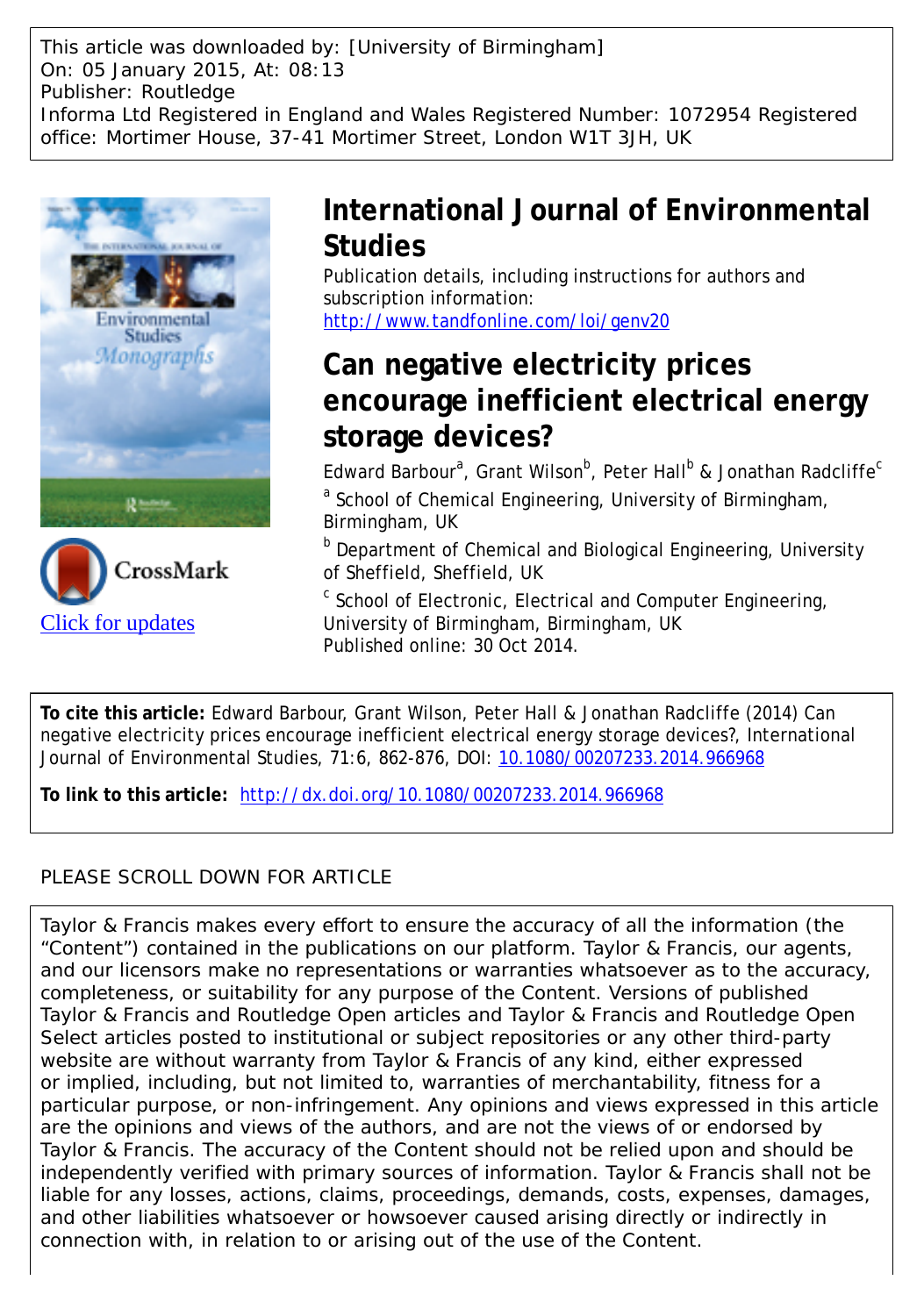This article may be used for research, teaching, and private study purposes. Terms & Conditions of access and use can be found at [http://www.tandfonline.com/page/terms](http://www.tandfonline.com/page/terms-and-conditions)[and-conditions](http://www.tandfonline.com/page/terms-and-conditions)

**It is essential that you check the license status of any given Open and Open Select article to confirm conditions of access and use.**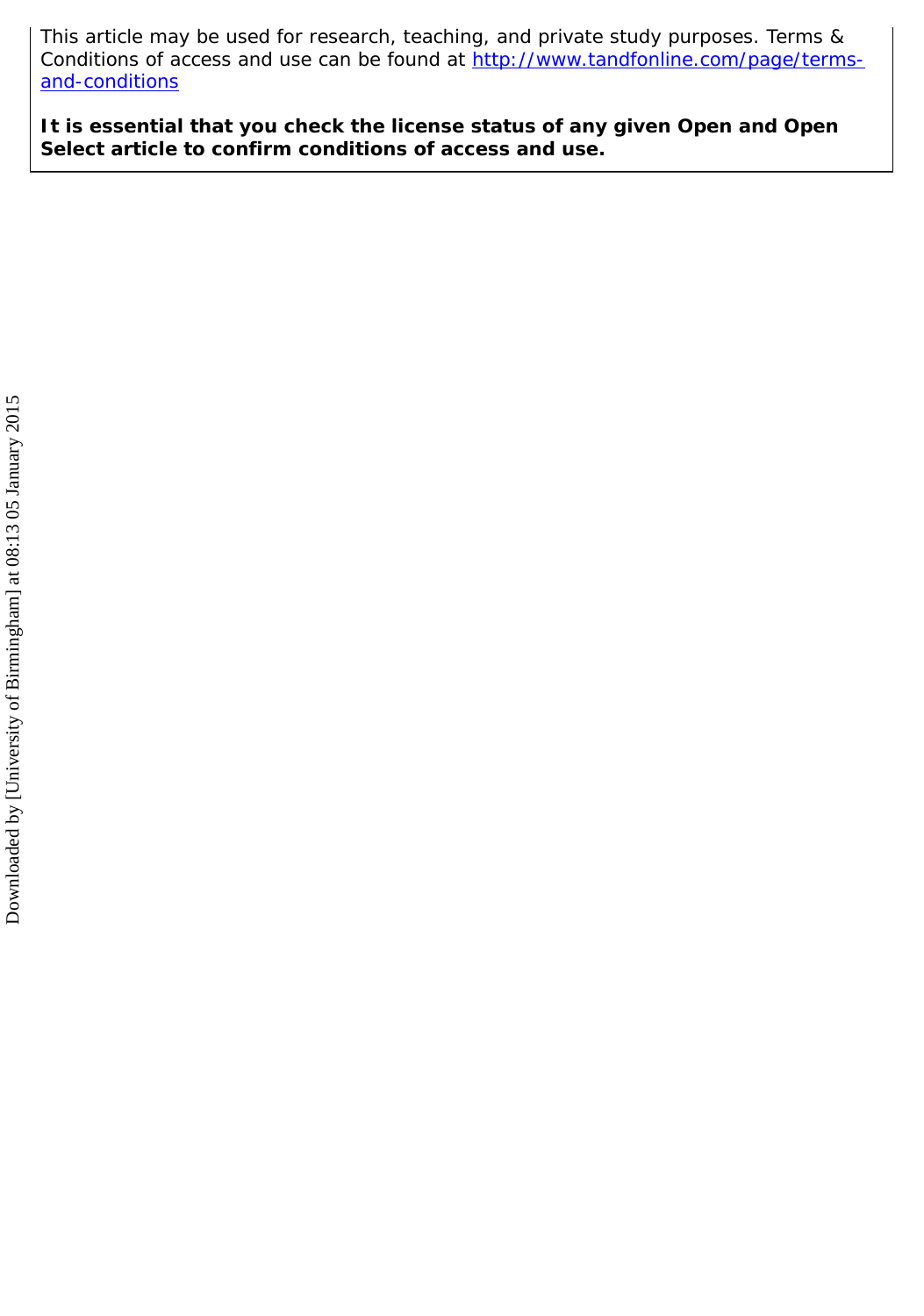### Can negative electricity prices encourage inefficient electrical energy storage devices?

EDWARD BARBOUR\*†, GRANT WILSON‡, PETER HALL‡ AND JONATHAN RADCLIFFE§

†School of Chemical Engineering, University of Birmingham, Birmingham, UK; ‡Department of Chemical and Biological Engineering, University of Sheffield, Sheffield, UK; §School of Electronic, Electrical and Computer Engineering, University of Birmingham, Birmingham, UK

This paper explores whether negative electricity prices can change the rationale that efficient energy storage devices are more economical for arbitrage in electricity markets. An established model algorithm to determine the maximum available arbitrage revenue and optimum schedule of electrical energy storage (EES) operation is used to simulate storage with a time-series of electricity prices which includes some negative prices. Our results suggest that at any likely frequency of negative electricity prices, inefficient EES is not encouraged, and can only be encouraged for EES devices with very low energy capacity to power ratios.

Keywords: Energy storage; Negative electricity prices

#### 1. Introduction

There has been a growing interest in negative spot prices for wholesale electrical energy and the impact they may have in providing additional revenue for electrical energy storage (EES) operators.

One revenue stream for EES is from energy arbitrage; buying and charging a storage device at times of low-cost electricity and discharging and selling it at a later time period at a higher price. All energy storage devices suffer some sort of energy penalty (round-trip efficiency loss), which is dependent on both the technology and manner of operation. EES can profitably use these price differentials if the cost of operation (including the cost of the electricity used in charging) is less than the selling price by a given percentage. The price uplift must cover the round-trip efficiency losses, as well as operation, maintenance and investment costs of the energy storage device. Several researchers have examined the ability of storage to derive revenue via arbitrage  $[1-3]$  $[1-3]$  and conclude that high round-trip storage efficiencies are essential in making any storage device economically attractive. No researchers previously have considered the effect of negative electricity prices. This paper considers whether the rationale to have energy storage devices with higher round-trip efficiencies is valid when subject to negative electricity prices.

<sup>\*</sup>Corresponding author: Email: [e.r.barbour@bham.ac.uk](mailto:e.r.barbour@bham.ac.uk)

<sup>© 2014</sup> The Author(s). Published by Taylor & Francis.

This is an Open Access article distributed under the terms of the Creative Commons Attribution License [http://creativecommons.org/licenses/by/3.0/,](http://creativecommons.org/licenses/by/3.0) which permits unrestricted use, distribution, and reproduction in any medium, provided the original work is properly cited. The moral rights of the named author(s) have been asserted.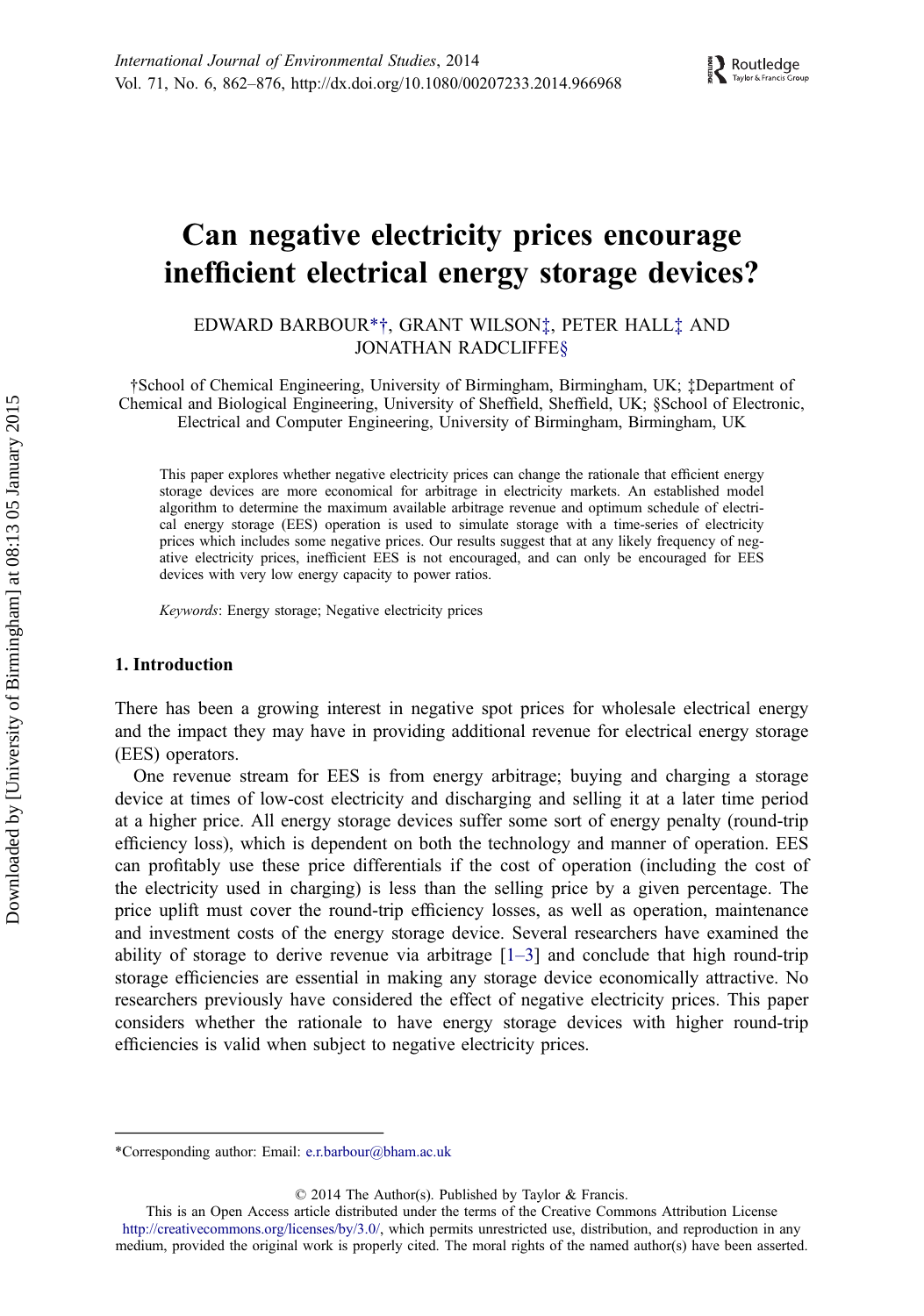#### 1.1. What are negative electricity prices?

In recent years, several wholesale electricity markets have exhibited the use of negative electricity prices; when generators pay to have their electricity consumed, whereas in normal market conditions of positive prices, generators are paid for their electricity. For example, in the German day-ahead market in 2013, there were negative prices in 48 h, zero prices in 23 h and the price was below 10  $\epsilon/MWh$  in 326 h, whereas in the German intraday market, there were negative prices in 79 h, zero prices in 2 h and the price was below 10  $\epsilon$ /MWh in 355 h. In each case, these values are out of a total of 8760 h [\[4](#page-16-0)]. Clearly, negative prices occur in both the intraday and the day-ahead market, and a storage operator able to trade in either of these markets could seek to take advantage of these opportune prices.

The trading of wholesale electricity through power exchanges is meant to provide a transparent method to 'discover' market reference prices for electricity. Typically, the power exchanges match willing buyers and sellers of electrical energy using predefined blocks or electrical energy or 'products'. The reference prices are then calculated by the power exchanges with agreed formulae that typically weight qualifying trades of electricity [[5\]](#page-16-0). In many liberalised electrical energy markets, these reference prices are used to influence other trades of electrical energy that do not take place through the power exchanges, e.g. bilateral trades. It is thought, therefore, that the reference prices are an important basis for the entire electrical market, not just the trades that take place through the power exchanges. In Great Britain (GB), these weightings and the criteria for qualifying trades are formalised and can be changed by the Imbalance and Settlement Group [\[6](#page-17-0)] to reflect changing market conditions or desired outcomes from the reference price.

Different market structures provide different means of discovery of a market price for electrical energy, with a pool structure still being common in the USA. There used to be a pool structure in GB for its electrical energy market. All trades of electrical energy happened through the pool, and were based on a merit order to match the forecast demand with the bids that generators had provided. This was effectively a day-ahead market with the system operator accepting or rejecting bids in order to match supply and demand. All generators were paid the same price for their electricity, regardless of their bid price, which was set by the most expensive bid that was accepted. This all changed when GB introduced a different market structure, the 'New Electricity Trading Agreements' in 2001. Newbery and Green have comprehensively described the different market structures [[7](#page-17-0)–9].

In practical terms, a higher price should encourage the generation of electricity from additional higher marginal price plant, whereas a lower price should discourage generators with higher marginal costs from being active in the market at that time. Negative electricity prices represent particular times where the market conditions suggest an oversupply of electricity relative to the forecast demand. The intraday or day-ahead wholesale market is expecting a position of oversupply, and can be viewed as a strong signal for either demand to increase, or for generation to decrease, or both.

Typically, there are also separate markets from the pool or the power exchange markets to allow the system operator to undertake balancing actions in close to real time, and in GB, this is known as the balancing market [[10](#page-17-0)]. The system operator has overall control over this real-time window, and can accept bids or offers from generation or indeed suppliers to add or reduce their generation or demand. This is separate from and crucially different to the day-ahead or intraday power exchange markets for wholesale electricity, as the only counterparty to any trade in the real-time period is the system operator. Trades are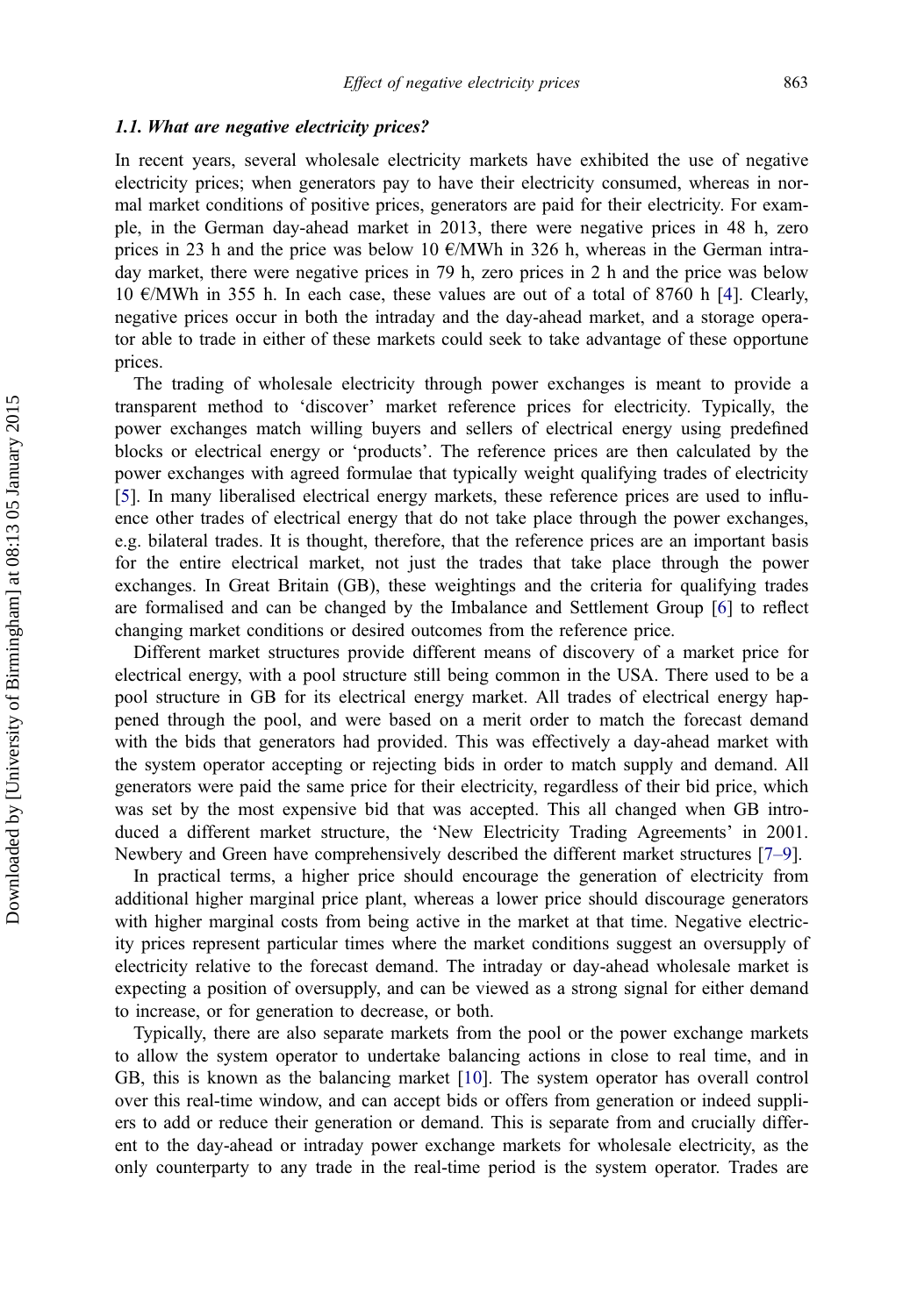therefore forbidden between other parties in real time and although storage can also profit from this balancing market, it is not discussed here.

#### 1.2. How do negative spot prices arise?

Several European countries now allow negative electricity prices to occur in their electricity markets: Germany/Austria, France, Austria, Switzerland, Belgium and the Nordpool markets. In GB, negative electricity prices are not supported in the intraday market, but are allowed on the day-ahead market (By September 2014, this development had not yet occurred.) Because the lowest price limit for participants in the GB intraday market is zero, negative prices cannot occur as market participants cannot enter a potential trade with a value below zero. This lower limit is, however, being investigated, and may well change to harmonise with the day-ahead market, where the lower limit is minus £400 (a negative price of £400). If this happens, the GB intraday spot market price would then have the potential to become negative.

Two mechanisms can give rise to a power exchange and a market structure for accommodating negative spot prices.

The first mechanism occurs when an inflexible electricity generation mix coincides with a low demand, giving rise to a potential oversupply. This can be caused when generators decide that the cost associated with shutting down and restarting of their generation plant is greater than the cost of paying an external party to take the generated electricity for a limited period. Clearly, this is not a financially stable business strategy for longer periods. This can happen when a thermal generator wishes to maintain a minimal stable generation for a time to avoid a slow and expensive shut-down-and-restart cycle. This avoided shutdown could keep the plant ready to participate in another more profitable market at a later time (e.g. the balancing market), or make the plant available at peak price times of day. Overall, the generator is prepared to accept negative prices (to pay) over a limited period in order to receive greater revenue (to be paid) at a later time: the net revenue is positive.

The second mechanism results from subsidies a generator may collect from the generation of electricity; e.g. a feed-in-tariff to support renewable generation. In this case, a generator (e.g. of wind power) could reduce its sale price to become negative, in the knowledge that it will receive a subsidy of a greater value to cover the negative price on a unit basis. The generator would still receive a net positive payment for the electricity it generates when the traded negative wholesale price and the subsidy are aggregated. As an example, the German feed-in-tariff subsidy for onshore wind is about  $E89/MWh$  [\[11\]](#page-17-0); even if the wind generator bid into the market at -€10/MWh the net unit price it would receive would be  $E$ 79/MWh. The overall nature of this mechanism is similar to the first one: the net benefit to the generator is positive, even though there may be a negative wholesale price.

Negative electricity prices mean that generators will pay other parties to take the electricity that they generate. Although negative electricity prices could occur in the first instance without renewable generation, renewables  $-$  a source of variable generation  $-$  significantly add to the likelihood of such prices. Genoese *et al.* [\[12](#page-17-0)] studied negative electricity prices on the German day-ahead spot market and found that of the global variables that characterise the market, wind had the highest correlation with negative electricity prices.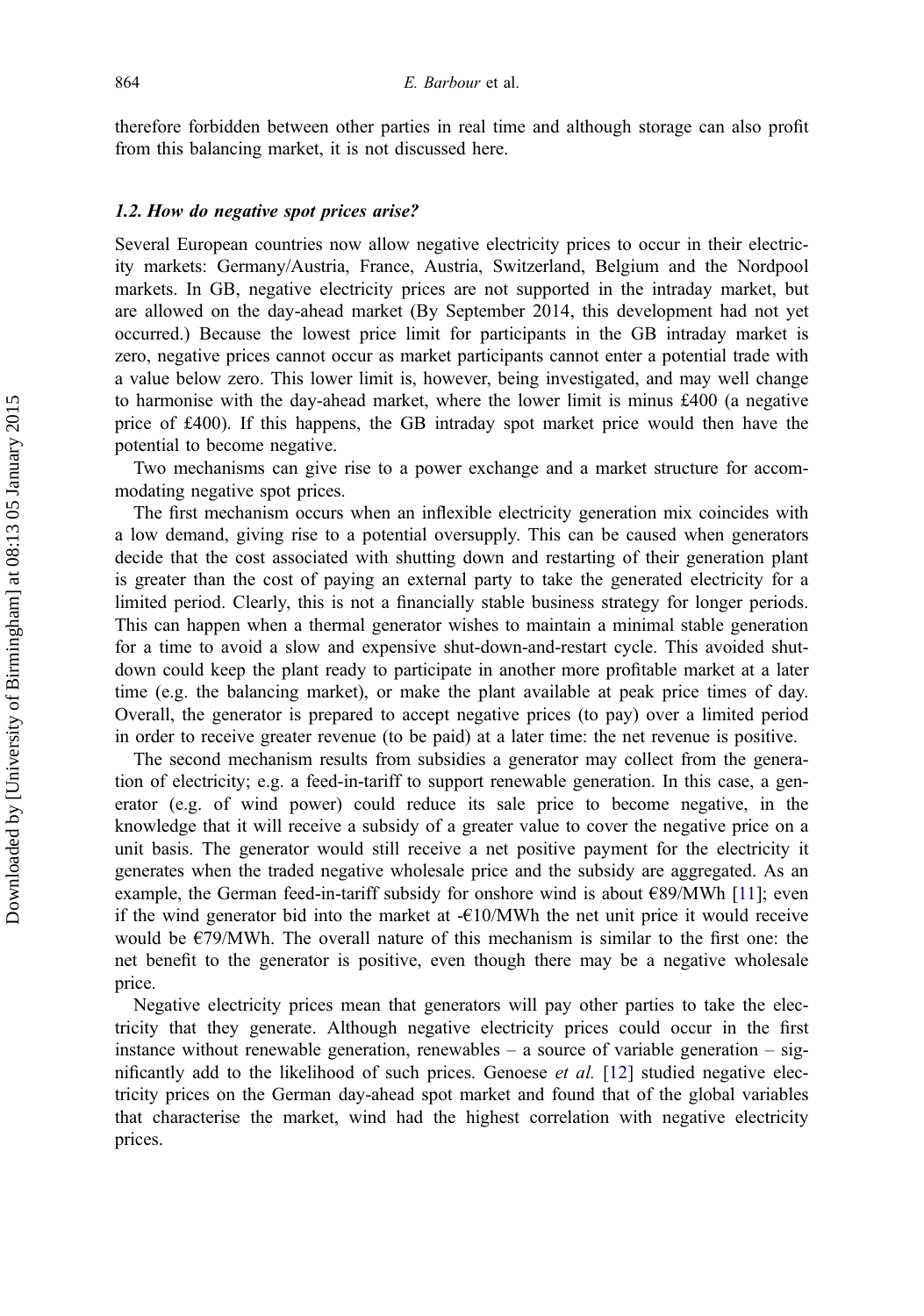There are several economic arguments for the accommodation of negative electricity prices, such as reducing the reward for *wrong-time* renewable energy; essentially causing them to pay back some of the subsidy as a result of their inflexibility. Another reason is to allow for better market coupling between other European markets that do support negative prices. An alternative view, however, is that negative spot prices indicate that a subsidy regime is distorting the wholesale electricity market and this should be seen as harmful [[13](#page-17-0)]. This view has much to do with analysis of a pool-based market and the assumption that wind generation is crowding out conventional thermal plant.

The mechanisms that can lead to negative wholesale electricity price in the spot market are a very different phenomenon from generators being paid to shut off generation to balance the network. In GB, the balancing market is a wholly separate market that is driven by real-time transmission network constraints as well as locational balancing between actual generation and actual demand (as opposed to notified generation and forecast demand). One contentious issue in the UK is that for wind generators these balancing market payments *usually* result in significantly higher payments per MWh than the subsidy itself is worth [\[14](#page-17-0)]. Wind farm operators claim this is due to costs associated with switching the turbines off and on as well as additional wear and tear, although so far no breakdown of wind curtailment costs is in the public domain.

#### 1.3. Negative electricity prices and energy storage

Negative prices can have a profound consequence for energy storage; instead of purchasing electricity to sell back to the market at a later time, storage is paid to take electricity that is sold back to the market at a later period. Accordingly, if there are no fixed storage operational costs, it is always beneficial for storage to charge using this negatively priced electricity, irrespective of the positive selling price. That negative electricity prices should encourage the participation of energy storage in the electricity market is often observed. This is not surprising because negative prices represent a lack of flexibility in the electricity network, and EES adds flexibility. Yet, there may be a risk in relying on negative prices to encourage energy storage, as they have the potential to reward inefficient energy storage devices more than the most efficient ones.

#### 1.4. The methods through which negative electricity prices can encourage inefficiency

It seems bizarre that a less-efficient energy storage device could generate higher revenues than a more-efficient device, but this is possible when negative electricity prices occur. This is because an inefficient storage device requires more electricity to charge fully, and so the presence of negative electricity prices introduces the possibility that an inefficient storage device will produce a greater amount for its operator than a more-efficient storage device of the same scale and charging rate. This difference in income when charging can be sufficiently large that the equivalent but more-efficient device may not be able to compensate this financial differential when discharging. This is often misinterpreted to conclude that negative electricity prices always encourage inefficient EES. But this situation can only arise if the capacity of the devices is small enough that the more-efficient device becomes fully charged before the end of the duration of negative prices. If this is not the case, then the more-efficient device will always be able to derive a greater revenue, as both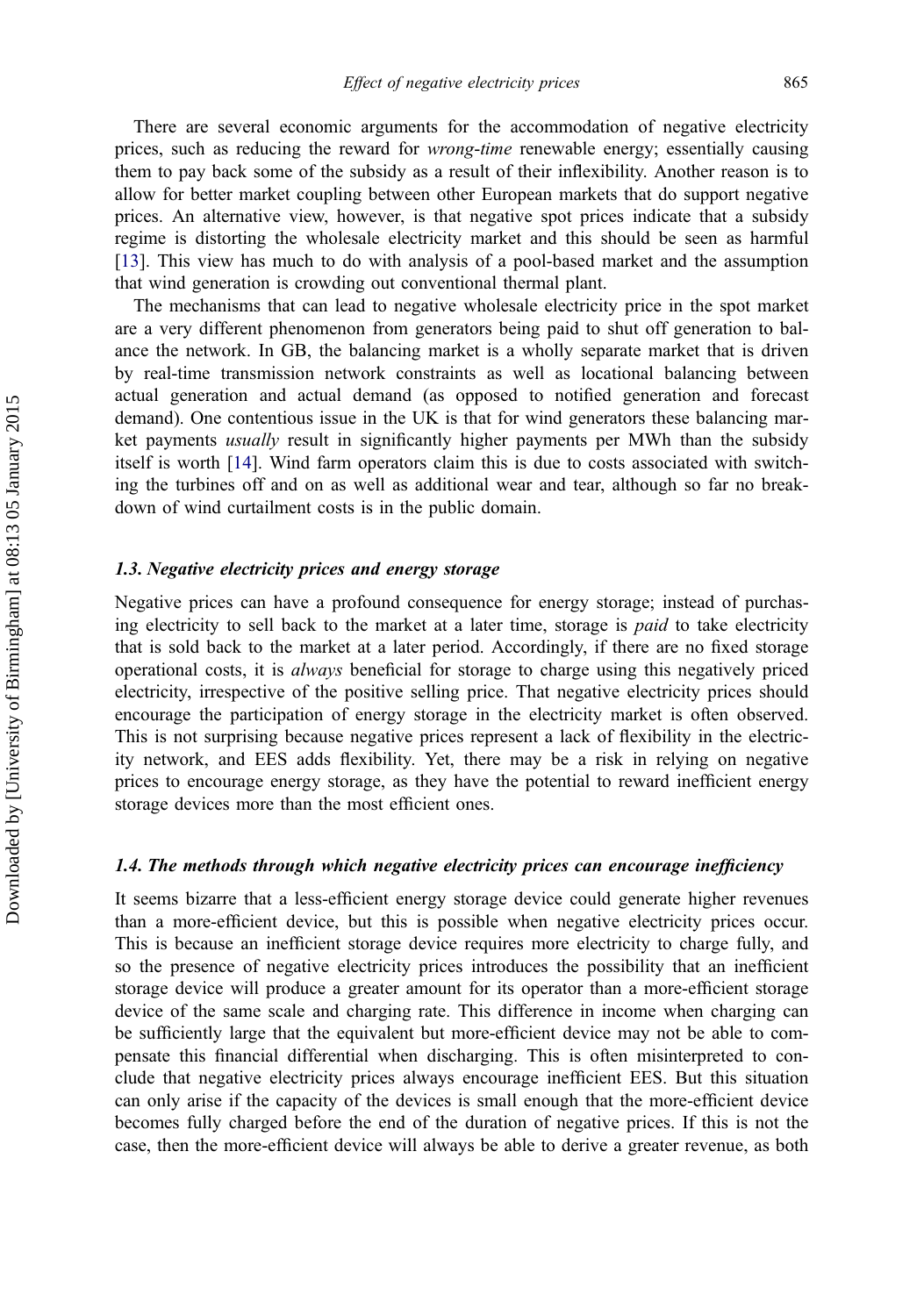devices will receive the same income from charging (as their rates of charging are the same) and the more-efficient device will receive a larger income from energy discharge.

If the period during which negative electricity prices occur is sustained long enough, however, so that the efficient energy storage device becomes fully charged whilst the negative price period is still available, then it is possible for an inefficient device to generate a larger revenue. For example, consider a storage device with a capacity of 2 MWh and a rated charge and discharge power of 1 MW. If there are more than two hours with negative prices, then a less-efficient device may produce a greater revenue. This is because a lessefficient device can exploit more consecutive periods of negative electricity prices, whereas the 100% efficient device can only exploit two consecutive negative electricity price periods before it becomes fully charged. This is illustrated in figure 1, comparing a 100% efficient and a 50% efficient device. Positive denotes buying (charging – adding energy to the store) and negative denotes selling (discharging energy from the store).

Figure 1(a) and (b) show the energy bought and energy sold per period for the 100 and 50% efficient storage devices, respectively. Figure 1(c) and (d) show the quantity of energy stored at the end of each period. It is assumed that with a round-trip efficiency of 50% the charging process and the discharging process each have an equal efficiency of 70.71%. Therefore, only 70.71% of the energy bought is stored, and only 70.71% of the energy removed from the store can be sold. It can be seen that because of these losses the 50%



Figure 1. (a) Charging and discharging schedule for 1 MW 2 MWh 100% round-trip efficiency storage device. (b) Charging and discharging schedule for 1 MW 2MWh 50% round-trip efficiency storage device. (c) Energy stored corresponding to figure 1(a). (d) Energy stored corresponding to figure 1(b).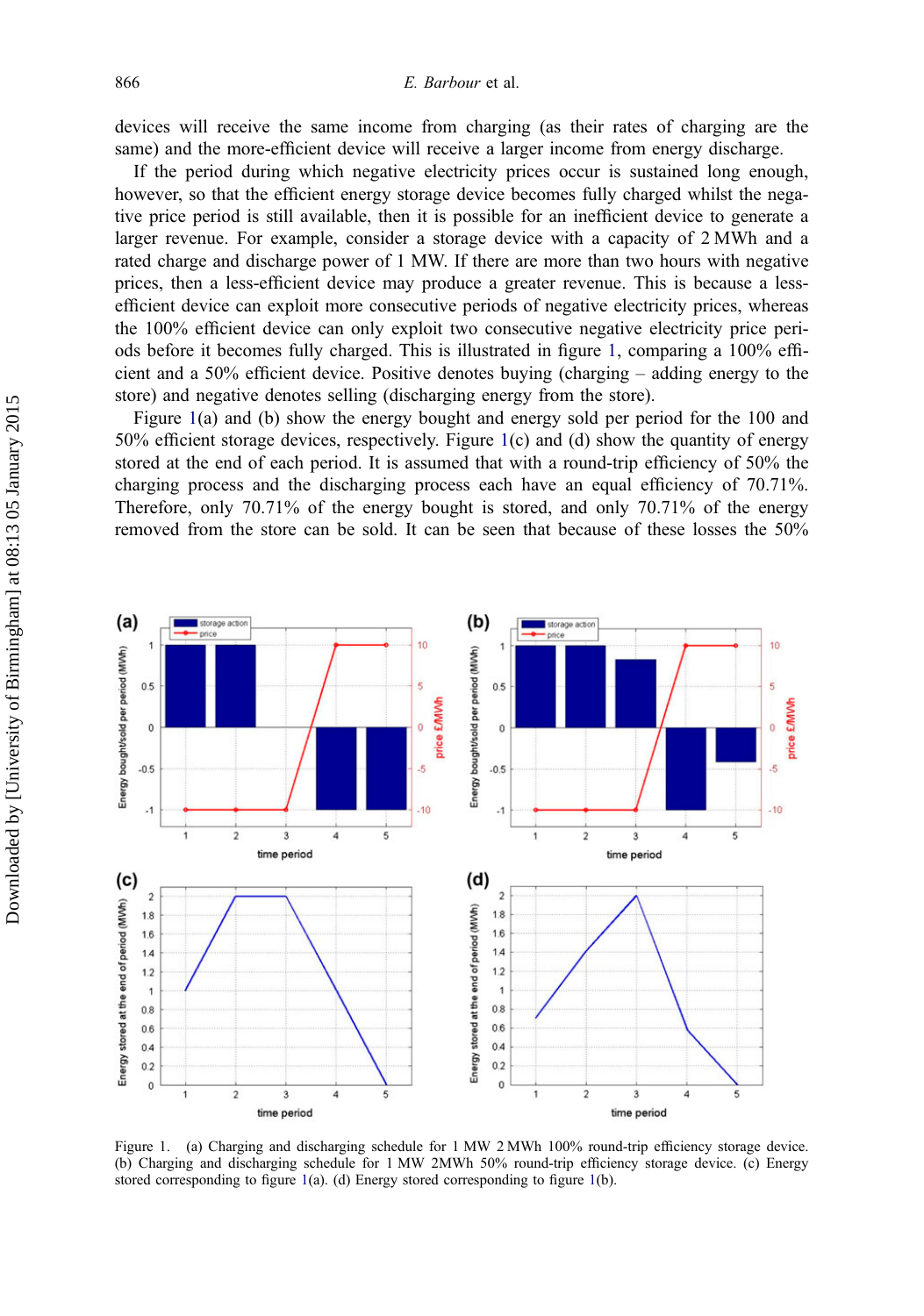<span id="page-8-0"></span>efficient device can exploit a larger proportion of the negative prices. Therefore, although it discharges less electricity at positive prices, it generates a higher overall revenue.

The situation becomes ever more bizarre if storage is allowed to charge and discharge at negative prices. Consider two successive periods with the same negative electricity price. One way for any energy storage device that is not 100% efficient to generate revenue could be to charge at the first period and discharge at the second period. Thus, the storage would be rewarded for the charging, and penalised for the discharging; but because of the round trip losses the quantity of energy discharged would be less than that used to charge. In result, even if the price of electricity remained unchanged (at its negative value) the revenue gained by charging at the first period would outweigh the revenue lost for discharging at the second period. Hence, if storage operators exploited this method of revenue generation, it would actively encourage inefficiency.

This is obviously undesirable and policy would no doubt require removal of this perverse incentive, by imposing further penalties on energy storage devices that choose to discharge at negative price periods.

The second method of storage devices choosing to discharge with negative electricity prices is likely to represent a very extreme case. It is more informative to look at the case in which storage can charge at negative electricity prices but will discharge at high positive electricity prices. Accordingly, we use a model algorithm that calculates the maximum possible revenue available to energy storage devices through arbitrage, which buys low-price electricity and sells it at times of higher prices that are positive. Hence, the model will not generate revenue from the second mechanism of both buying and selling at negative price periods. The chosen arbitrage model has been adapted from the paper by Connelly et al. [[15](#page-17-0)]. The model is written in MATLAB and the code can be downloaded [[16](#page-17-0)].

#### 2. Simulations of energy storage and negative electricity prices

Given a time-series of electricity prices, charging and discharging limits, a round-trip efficiency and some maximum storage capacity, the algorithm returns the schedule of operation of the storage device that delivers the maximum revenue, along with the maximum revenue value. Connelly *et al.* [\[15](#page-17-0)] provide a detailed description of the model algorithm used in the simulations; and for completeness, a brief description is given here:

- (1) The model algorithm identifies the maximum price in the time-series and marks it as MAXhour.
- (2) A range around MAXhour is then identified in which it is physically possible for the storage device to charge. If the range is empty or only constitutes MAXhour itself, then MAXhour is removed from the time-series. It is possible for the charging period to occur after the discharging period only if there is sufficient energy stored at all the times between the discharge and the charge period so that the minimum energy within this period is greater than zero.
- (3) The minimum price hour within this range is identified (denoted MINhour) and the cost of charging at this hour and discharging at MAXhour is calculated. If this action generates a net positive revenue  $-$  i.e. if the cost of charging at MINhour is less than the revenue derived from discharging the stored energy at MAXhour – then this action is implemented in the storage devices schedule, provided that it does not violate any charging power, discharging power or energy capacity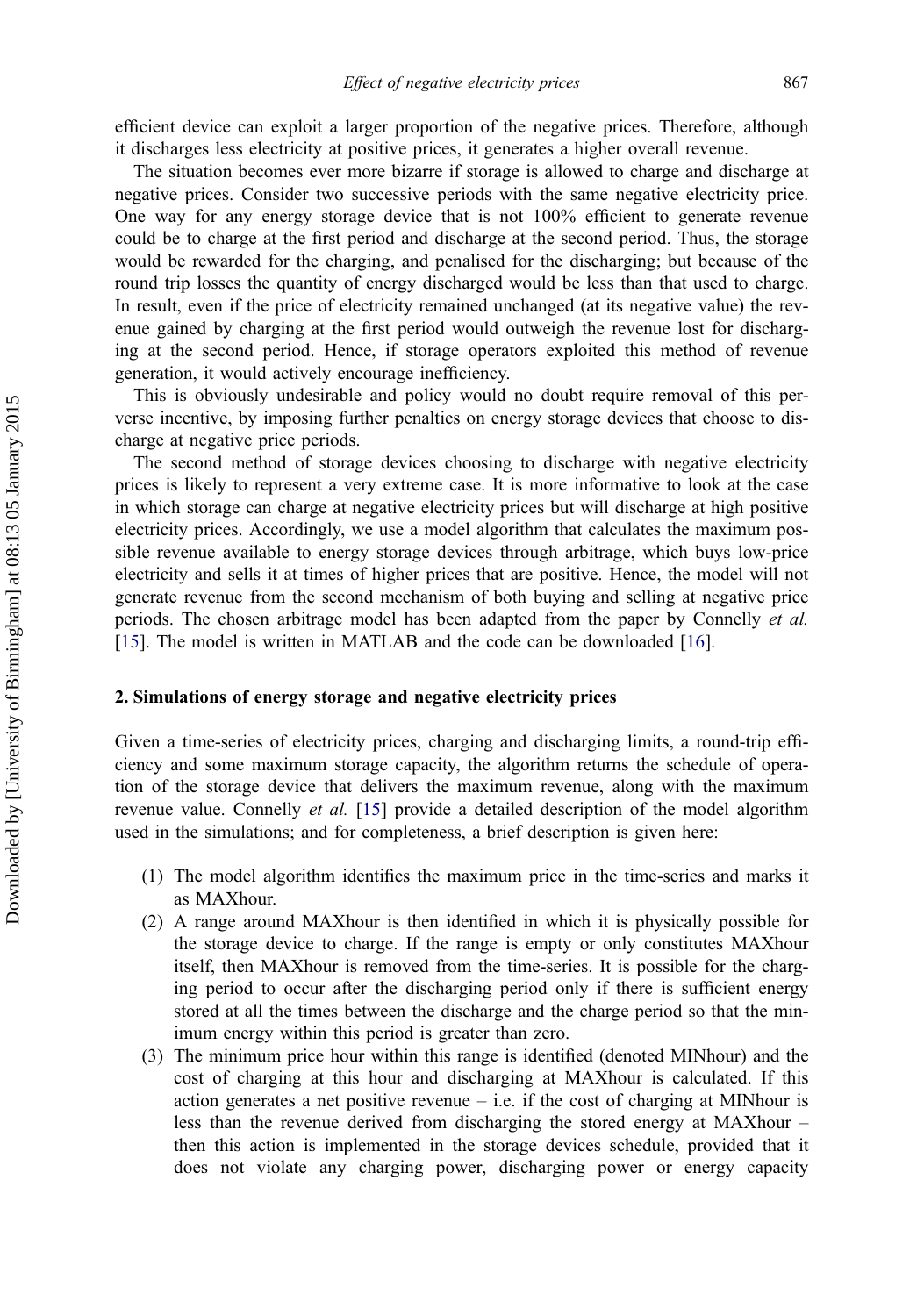constraints. The value of these constraints is called the 'Storage bottlenecks'. Equation (1) summarises the revenue condition:

$$
price (MINhour) < \eta_{rt} \times price (MAXhour)
$$
 (1)

 $\eta_{\rm rt}$  is the round-trip storage efficiency. If there is no revenue incentive, then MINhour and MAXhour are removed from the time-series.

- (4) The algorithm then checks whether the storage operation has reached capacity at either MAXhour or MINhour and if true removes these hours from the price timeseries.
- (5) This process is repeated until all the hours have been removed from the price time-series.

Simulation results are presented for a typical single day's worth of electricity prices and for a year of electricity prices. The price used is the UK 2013 Market Index price, or the 'spot market' price, which is modified to include several hours with negative electricity prices. Figure [2](#page-10-0) shows a flow chart depicting the operation of the energy storage arbitrage model. It is assumed that the storage device is a 'price taker' and thus, its operation does not influence the price of electricity. This is a reasonable assumption given the current push to develop small–medium-scale EES devices and encourage their participation in liberalised electricity markets. Of course, with a large enough capacity of EES this assumption will be invalid.

It should be stressed that the simulations in this paper serve mainly to illustrate what the effects of negative electricity prices might be, rather than being a rigorous prediction of where these negative prices might occur.

#### 2.1. Daily simulation

The electricity price used to generate the typical daily electricity prices is the UK Market Index Price (spot price) 2013. The 2013 UK Market Index Price can be downloaded [\[17](#page-17-0)]. To generate a set of typical daily prices, the mean price at each half-hour period for each day of the year 2013 was calculated, accounting for one short day (Sunday, 31st March) and one long day (Sunday, 27th October). For this typical daily price, the minimum price for a half-hour period is £35/MWh and the maximum price is £66/MWh. To illustrate the effect of negative electricity prices, the typical daily prices are modified by shifting the prices between 3 am and 6 am by  $-\text{\textsterling}70/\text{MWh}$  so that they become negative and roughly equal in magnitude.

The model algorithm is used to calculate the maximum arbitrage revenue available to an energy storage device with set capacity (200 kWh) and charging and discharging power limits (50 kW) and a given round-trip efficiency. Figure [3](#page-11-0) shows the optimal charging/discharging schedule of a 75% EES device with the unmodified typical daily electricity prices. As is intuitive, the model charges during the times of lowest electricity prices and discharges at the time of the highest prices. This optimum schedule generates a modest £2.32 over the 'typical' day.

Figure [4](#page-11-0) shows a surface plot of the total revenue generated over the average day when the energy storage efficiency is varied from 5% to 100% and the capacity is varied from 25 to 250 kWh (0.5–5 h). It can be seen that a higher capacity and higher round-trip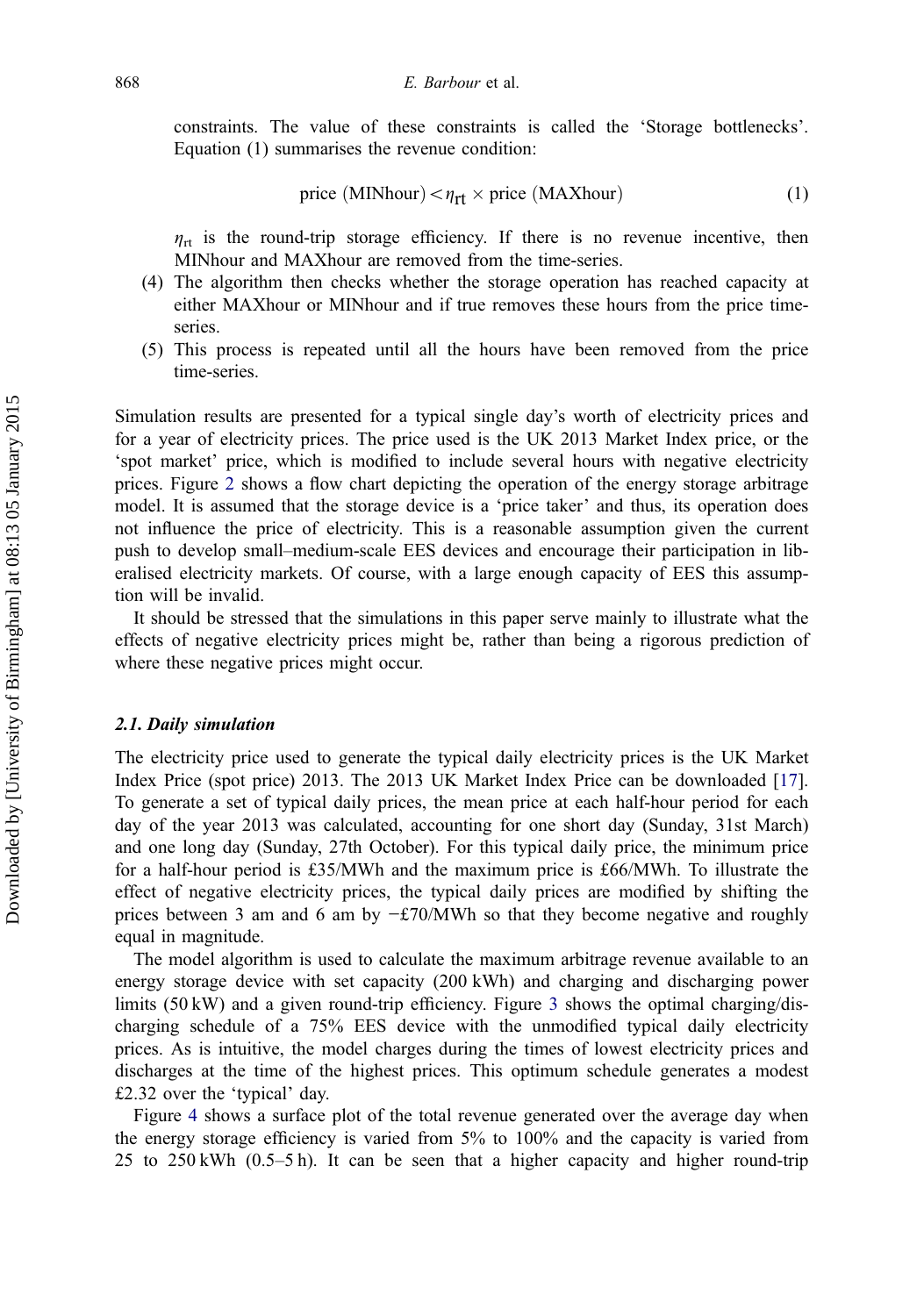<span id="page-10-0"></span>

Figure 2. Flow chart of the optimisation model operation.

efficiency lead to larger revenues. No revenue can be generated with a round-trip storage efficiency below around 50%. This is to be expected as during the example typical day the minimum price for electricity was £35/MWh and the maximum was £70/MWh. Hence, a storage device with less than 53% efficiency could not exploit the maximum price differential observed and thus could not generate any revenue from arbitrage, regardless of the capacity of the store.

We now explore the case in which the price of electricity between the hours of 3 and 6 am is modified by −£70/MWh, so that the prices at these times become negative. Figure [5](#page-12-0)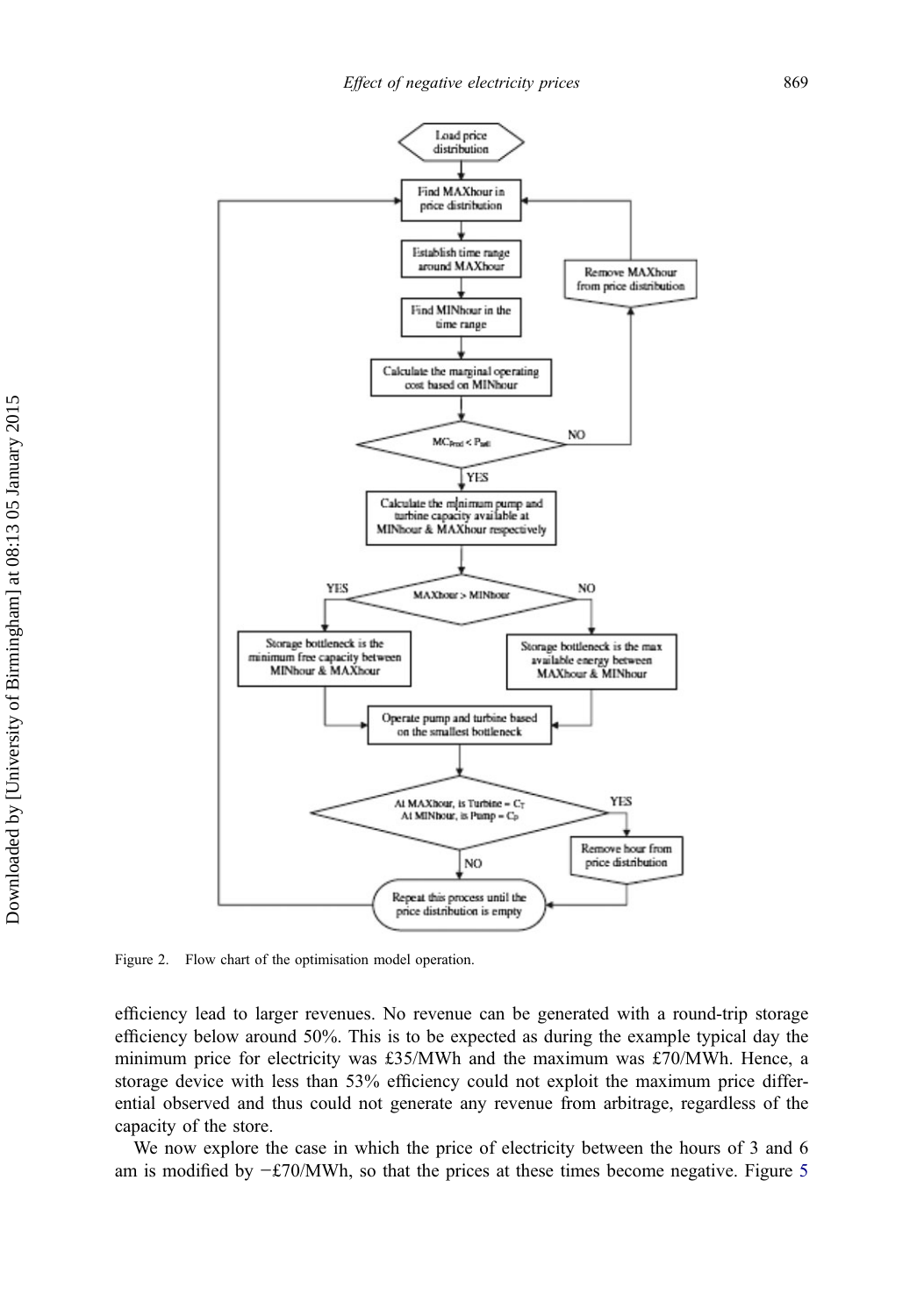<span id="page-11-0"></span>

Figure 3. Optimal charging/discharging schedule for a 75% efficient ES device using the average daily spot market electricity price 2009.



Figure 4. Total revenue generated in pounds sterling by the action of a storage system with charging/discharging limits of 50 kW.

illustrates the modified typical daily prices. The optimum schedule of operation of the same 75% efficient EES device as used in figure 4 above can now generate a revenue of £12.82 – nearly a 500% increase in available revenue.

Figure [6](#page-12-0) shows a surface plot equivalent to that in Figure 4 but using the modified electricity prices (as shown in Figure [5](#page-12-0)). It is firstly notable that with the presence of negative electricity prices there is no efficiency threshold for the ability to generate revenue. This is to be expected as now storage is being paid for both charging and discharging, and so can generate revenue even without being able to return any electricity during discharge. Interestingly, it is also observed that at low storage capacity to power ratios, inefficient storage devices have larger maximum available revenues compared to higher efficiency devices.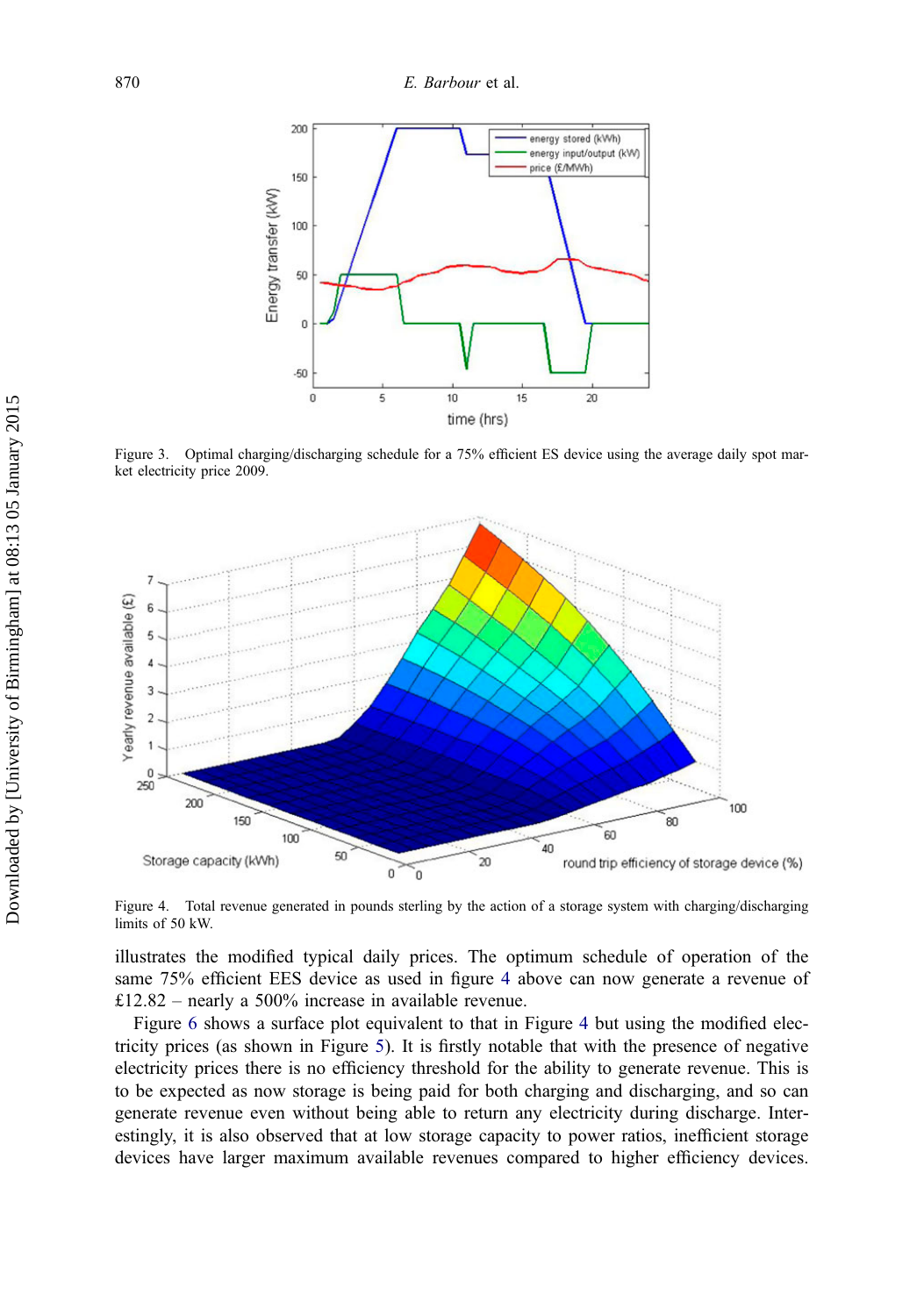<span id="page-12-0"></span>

Figure 5. Illustrating the 'typical' daily prices modified to include some negative prices, where it can be seen that between 3 and 6 am, prices are negative.



Figure 6. Revenue available when price file input is altered so that the prices between 3 and 6 am are negative. Note that now a device with any efficiency can derive revenue.

This is caused by their lower efficiency, which allows them to exploit more periods of negative electricity prices. As the storage capacity increases this effect is negated and the higher efficiency devices always have higher available revenues.

#### 2.2. Yearly simulation

For the yearly simulation, the 2013 market index (spot) price data are again used. Firstly, the effect of device efficiency against available arbitrage revenue is demonstrated on the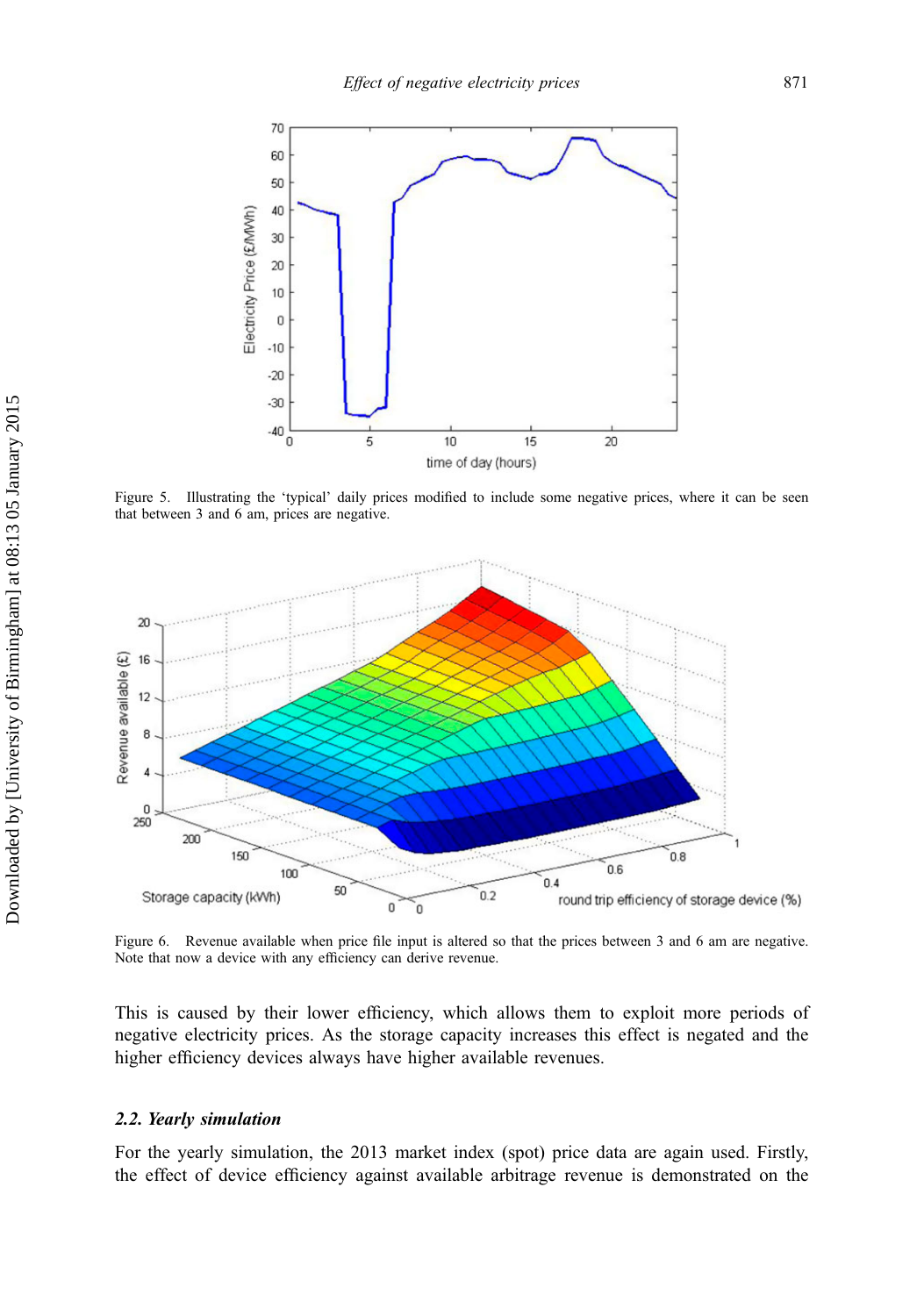yearly unmodified 2013 spot prices. Then the 2013 spot market price is modified so that the lowest 56 h of electricity prices during the year are assigned a negative price, by subtracting an offset value. Figure 7 shows the 2013 yearly spot prices and the modified prices when the offset value is £50/MWh. In the original price data, there were three periods (1.5 h) on the 15 January 2013 which had £0/MWh price. It is thought that these were missing values rather than zero price events, given the relatively high prices immediately before and after these periods, and given that they occurred on a Tuesday morning between 9:30 and 11 am. Accordingly, they were assigned the average of the prices from 9 to 9:30 am and 11–11:30 am.

Using the original electricity prices for 2013 and again simulating a 75% efficient 200 kWh 50 kW energy storage device, we find the available revenue over the course of the year is £1317. Figure [8](#page-14-0) shows how this varies as the round-trip efficiency of the device is varied. We observe that the maximum available revenue is highly correlated with EES efficiency.

We then run the simulation (again for a 200 kWh 50 kW as well as a 100 kWh 50 kW device) with the 2013 spot prices but the minimum priced 56 h are made negative by subtracting an offset value. These minimum 56 h represent 0.64% of the hours in the year. The effect of the offset value is investigated as well as EES device efficiency. Figure [9](#page-14-0)(a) and (b) shows the results of the simulations. The y-axis shows the offset used and the  $x$ axis is the simulated EES efficiency. Table [1](#page-15-0) shows the average value of the negative price periods throughout the year for each offset value.

The figures illustrate that the presence of a small amount of negatively priced periods leads to a significant increase in the revenue available to storage operators. This is true even if these prices are on average only slightly negative and increases with the 'degree of negativity'. For example, the 75% efficient 200 kWh 50 kW has an increase in available yearly revenue of 5.8% (from £1317 to £1393) when the lowest 56 h of yearly prices are offset by −£30/MWh and an increase of 13.7% to (from £1317 to £1497) when they are offset by −£70/MWh. The figures also show that predominantly higher efficiency devices have higher available arbitrage revenues. The only exception to this in the simulations is the case of EES devices with small capacity to power ratios and efficiencies less than 40%.



Figure 7. Comparing the original and 'modified' yearly prices.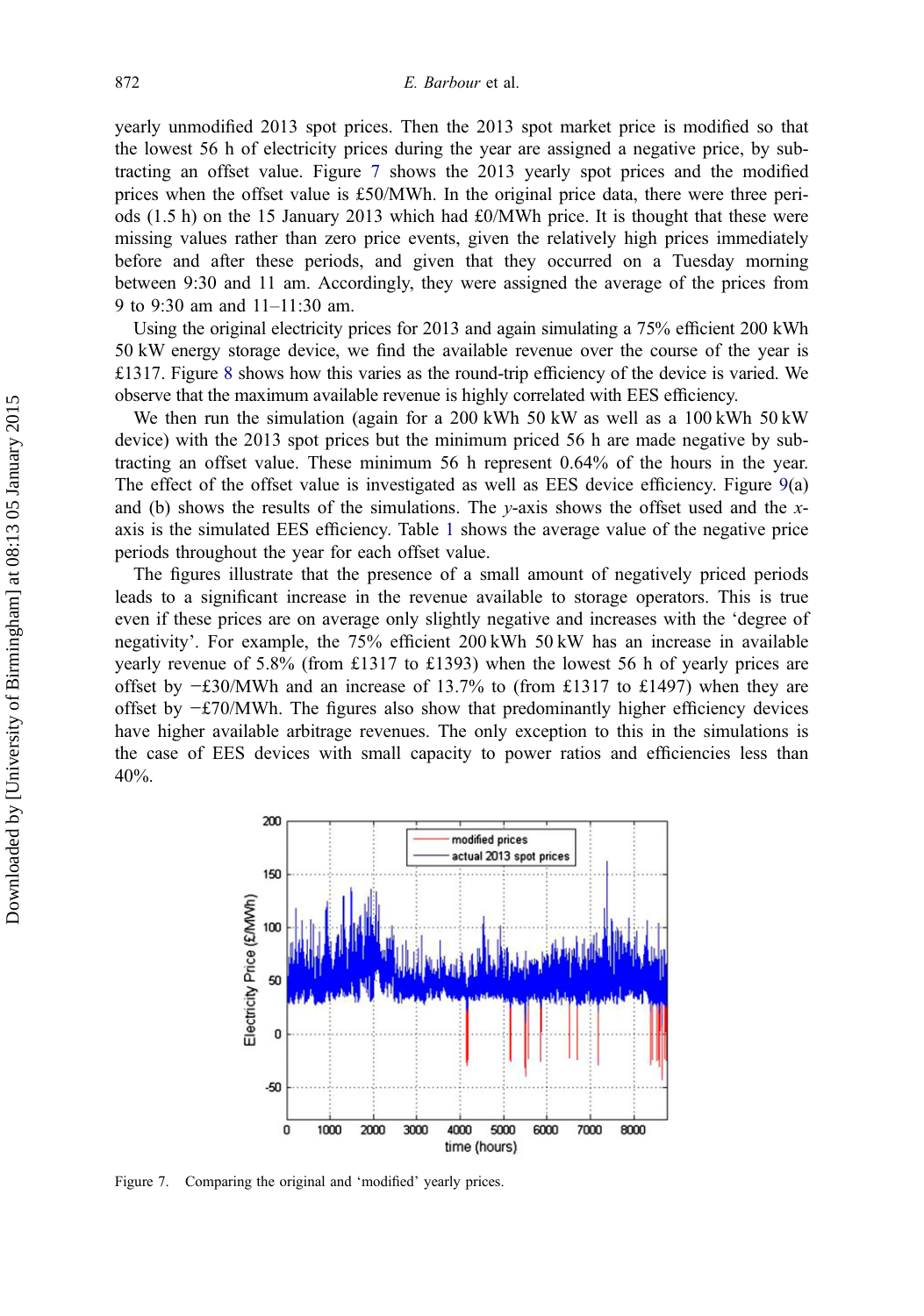<span id="page-14-0"></span>

Figure 8. Arbitrage revenue available for a 200 kWh 50 kW energy storage device. As can be seen the revenue available is heavily dependent on the device efficiency, with low-efficiency devices having very little revenue available.

#### 3. Discussions and conclusions

It is clear that when all electricity prices are positive, arbitrage favours the use of moreefficient EES devices. Indeed, with an efficiency below the ratio of the lowest to highest electricity prices, there is no ability to generate revenue once the round-trip efficiency losses have been accounted for. The introduction of negative electricity prices changes this, however, as storage is paid to charge as well as discharge and this allows even the most inefficient devices to gain some revenue. Our simulations suggest that it only takes a small number of periods with negative prices to lead to a significant increase in the revenue available to EES. This is because when EES is paid to charge as well as discharge, the value of each MWh passing through the storage device is increased compared to the case of exploiting typical daily price differentials.

As discussed in Section [2](#page-8-0), it is possible that during a sustained period of stable negative electricity prices energy storage could derive revenue by charging and discharging (at these



Figure 9. (a) surface plot of revenue available for a 200 kWh 50 kW storage system with the modified 2013 spot prices. (b) equivalent plot for a 50 kWh 50 kW device.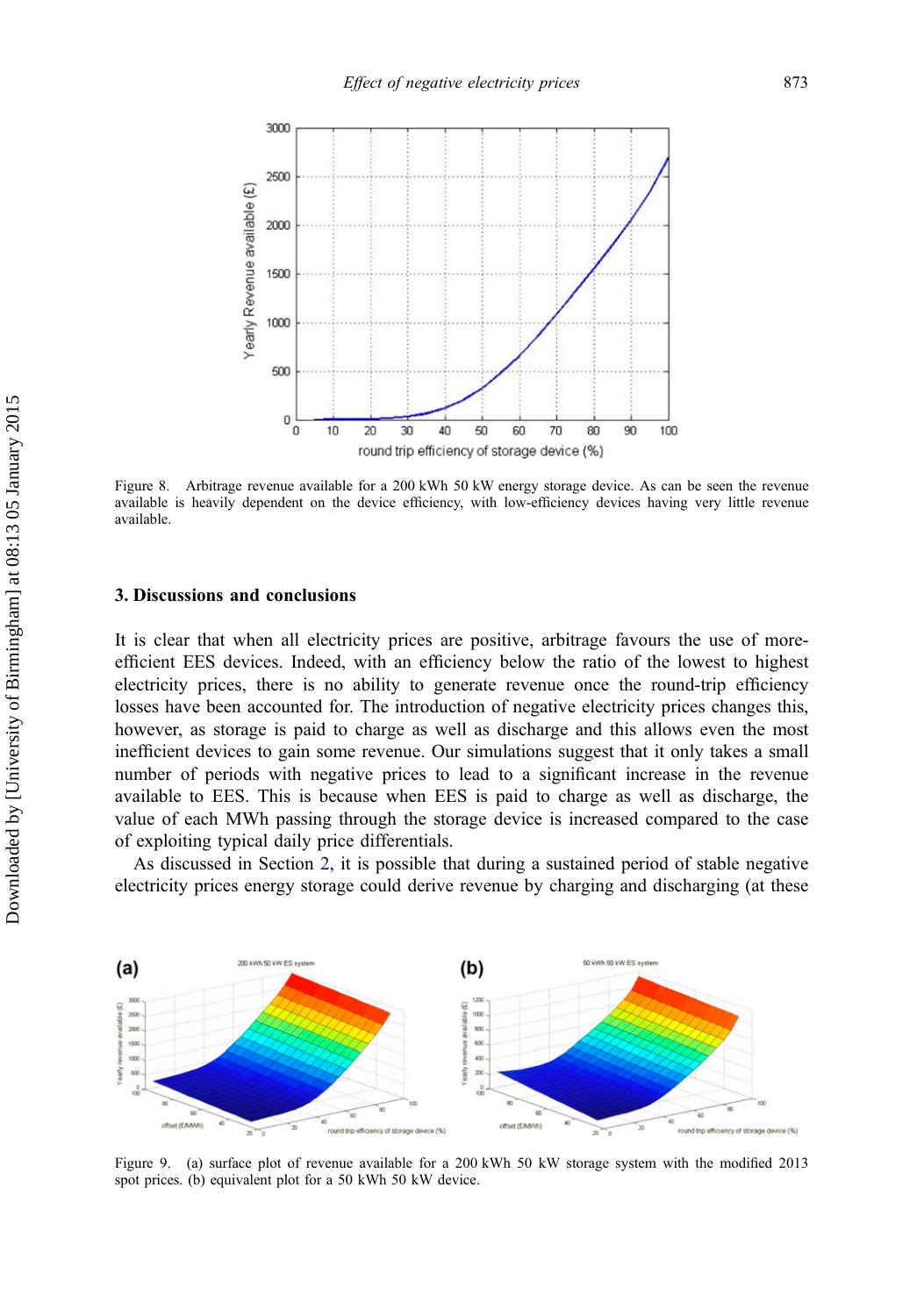<span id="page-15-0"></span>

| ļ                  |
|--------------------|
| í<br>l             |
| í                  |
|                    |
|                    |
|                    |
| I                  |
|                    |
| <b>เ</b>           |
|                    |
|                    |
| $\overline{a}$     |
|                    |
| l                  |
|                    |
|                    |
| ١                  |
|                    |
|                    |
|                    |
|                    |
|                    |
|                    |
|                    |
| l                  |
|                    |
|                    |
| $\frac{1}{2}$<br>l |
|                    |
|                    |
|                    |
|                    |
|                    |
|                    |
|                    |
| ļ                  |
|                    |

|                             |              | Table 1. Offset and the average price of the negative electricity prices with that offset. |              |         |    |          |  |       |         |
|-----------------------------|--------------|--------------------------------------------------------------------------------------------|--------------|---------|----|----------|--|-------|---------|
| $D$ ffset $(\pounds/MWh)$   | $30\qquad35$ | 40                                                                                         | $50\qquad55$ | $60$ 65 | 70 | 75 80 85 |  | 90 95 | 100     |
| verage negative price value |              | 6.14-6.99-6.19-6.99-6.15-6.97-6.17-6.98-6.16-6.98-6.18-6.97-6.17-6.91-6.11-6.9-            |              |         |    |          |  |       | $-76.9$ |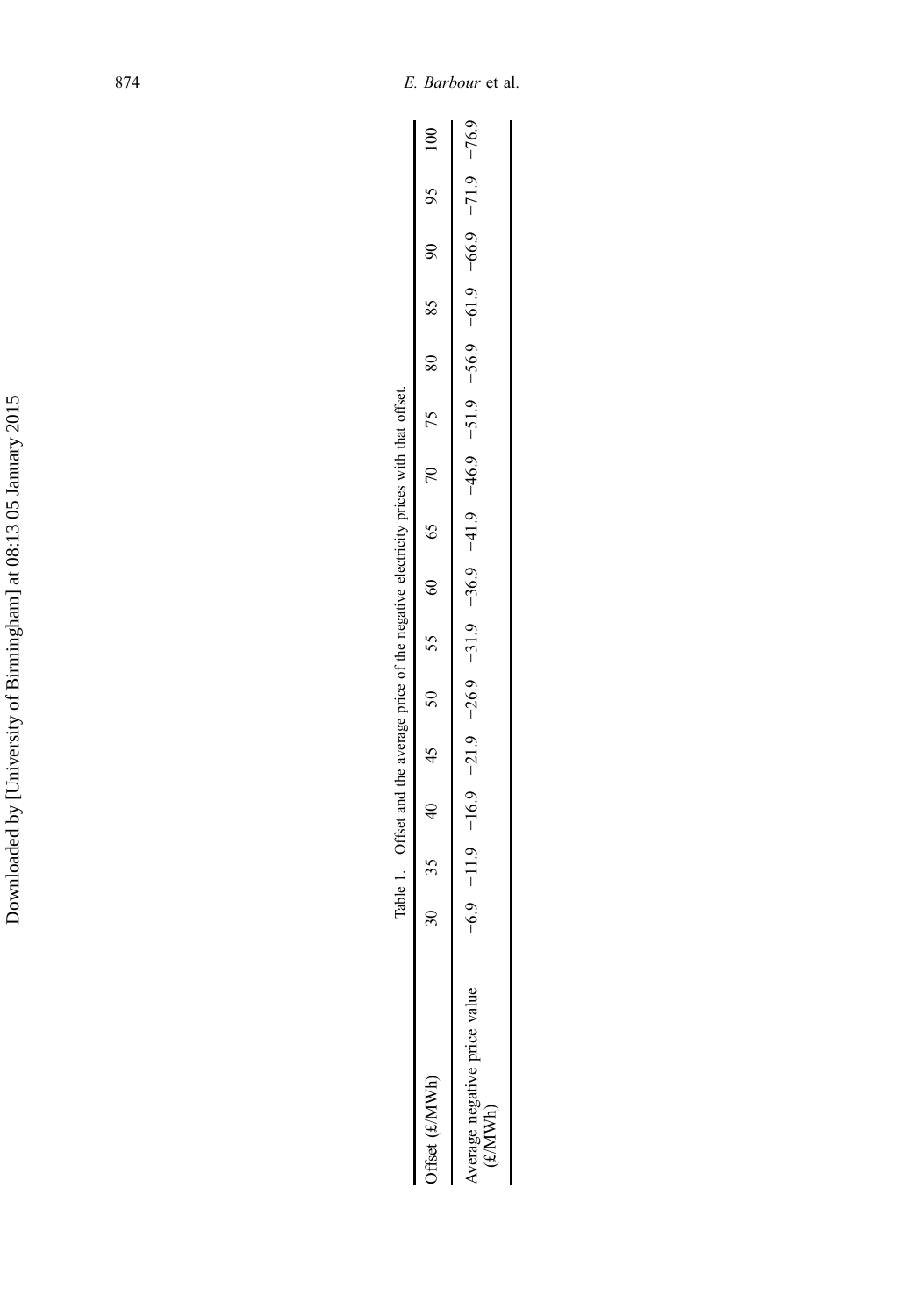<span id="page-16-0"></span>negative price periods). This represents an extreme case, technically possible, but unlikely to appear in the real world.

Most previous articles on energy storage and arbitrage suggest efficiency is an essential factor in a device's ability to generate revenue [1,2], and so devices intended to profit from this method should have the maximum possible efficiency. The work reported here concurs when all electricity prices are positive; but in the presence of a small number of negative electricity prices even low-efficiency EES devices can derive revenue from electricity arbitrage. It is also possible that these negative prices can encourage inefficiency in EES devices when storage is acting in an economically rational manner (buying low-cost and selling high-cost electricity). Our simulations suggest, however, that this is unlikely to be the case given the possible low frequency of negative prices. Devices used for electricity arbitrage are also anticipated to require high energy capacity to power ratios and our simulations suggest that inefficiency is not promoted for these devices. For the yearly simulations, the only situation in which lower efficiency EES devices have larger available revenues is for very small energy capacity to power ratios and very inefficient devices (see figure  $9(b)$  $9(b)$ ).

Therefore, negative electricity prices can be viewed as additional bonus revenue for EES, given the likely low frequency of these events. This suggests that the market still favours efficient energy storage devices over their less-efficient counterparts.

In short, negative spot prices are always likely to provide additional revenue to energy storage operators, but because negative spot prices are likely to be infrequent, they will probably not have a major impact on technology choices.

Of course, the participation of enough energy storage capacity in the electricity market would stop prices from reaching negative levels. Competing storage devices would bid to charge on low-cost electricity, driving the prices up. If this level of storage was to be achieved, then it could be regarded as a market success and the energy network would have a sufficient level of flexibility.

#### Acknowledgements

This work was supported by the Engineering and Physical Sciences Research Council under the grants EP/K503873/ (Impact and Acceleration) and EP/K002252/1 (Energy Storage for Low Carbon Grids).

#### References

- [1] Walawalkar, R., Apt, J. and Mancini, R., 2007, Economics of electric energy storage for energy arbitrage and regulation in New York. Energy Policy, 35(4), 2558–2568.
- [2] Barbour, E., Wilson, I.G., Bryden, I.G., McGregor, P.G., Mulheran, P.A. and Hall, P.J., 2012, Towards an objective method to compare energy storage technologies: Development and validation of a model to determine the upper boundary of revenue available from electrical price arbitrage. Energy  $\&$  Environmental Science, 5(1), 5425–5436.
- [3] Sioshansi, R., Denholm, P., Jenkin, T. and Weiss, J., 2009, Estimating the value of electricity storage in PJM: Arbitrage and some welfare effects. Energy Economics, 31(2), 269-277.
- [4] Mayer, J.N., 2013, Electricity Spot-Prices and Production Data in Germany (2013). Available online at: [http://www.ise.fraunhofer.de/en/downloads-englisch/pdf-](http://www.ise.fraunhofer.de/en/downloads-englisch/pdf-files-englisch/news/electricity-prices-and-production-data-2013.pdf)files-englisch/news/electricity-prices-and-production[data-2013.pdf](http://www.ise.fraunhofer.de/en/downloads-englisch/pdf-files-englisch/news/electricity-prices-and-production-data-2013.pdf) (accessed 10 September, 2014).
- [5] Elexon, 2012, Market Index Definition Statement for Market Index Data Providers (MIDS v7.0). Available online at: [www.elexon.co.uk/wp-content/uploads/2012/01/mids\\_v7.0.pdf](http://www.elexon.co.uk/wp-content/uploads/2012/01/mids_v7.0.pdf) (accessed 10, September, 2014).